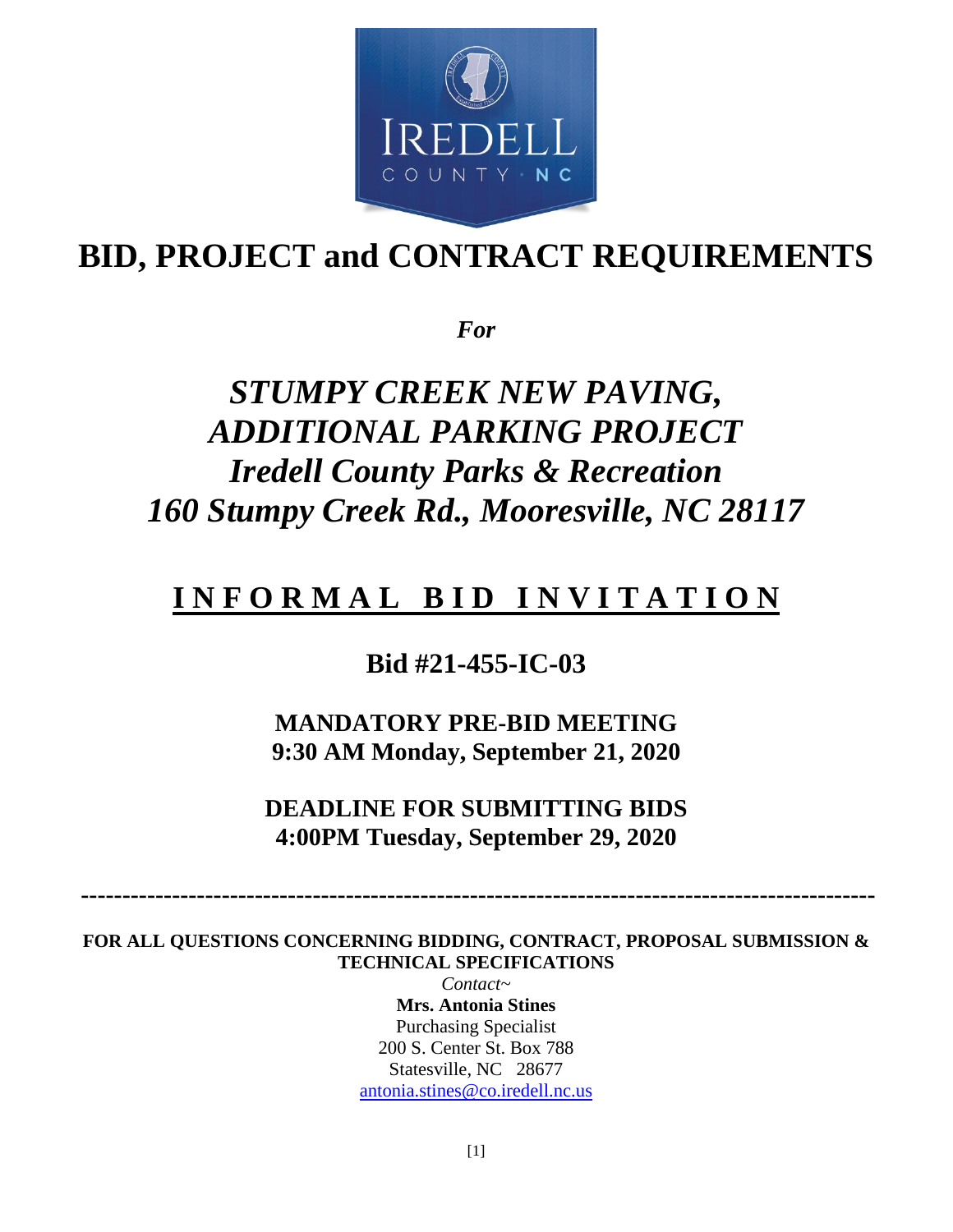## **CONTENTS**

#### **A. INTRODUCTION**

#### **B. GENERAL BID & DOCUMENT REQUIREMENTS**

#### **C. GENERAL CONTRACT TERMS AND CONDITIONS**

#### **D. MINIMUM INSURANCE REQUIREMENTS**

#### **E. GENERAL AND TECHNICAL SPECIFICATIONS, SCOPE OF WORK, ETC.**

#### **F. BID SHEET AND CONTRACT TERMS ACCEPTANCE PAGE**

#### **A. INTRODUCTION**

Iredell County is requesting informal bids to provide all labor and material for a turn-key installation of new paving and other site work, as outlined in the General and Technical Specifications, Scope of Work, including referenced Drawings., for Stumpy Creek Park located at 160 Stumpy Creek Rd., Mooresville, NC 28117, as is generally outlined within the project specifications contained in this document.

#### **A mandatory pre-bid meeting for contractors will be held at 9:30 AM Monday, September 21, 2020 at the site. Bids will only be accepted from contractors who attend and register at this meeting.**

Iredell County intends to award to the lowest responsive, responsible bidder that provides the bid most advantageous to the County, taking into consideration quality, performance and timing for delivery. Iredell County reserves the right to accept or reject any or all bids and to award in the best interest of the County.

Informal written bids, subject to the conditions made a part hereof, will be received at this office through and until 4:00 PM, Tuesday, September 29, 2020 for furnishing and delivering the commodity as described herein. Bids may be submitted by mail or other delivery method including electronic submissions.

**This is an informal bid process**. Bids should be submitted on the form included within the package clearly marked: **Stumpy Creek Paving Project: Bid #21-455-IC-03 - NC General Statute, Informal Bids are not made public knowledge until after award.** 

All questions regarding the various aspects of the project must be made in writing to:

Mrs. Antonia Stines [antonia.stines@co.iredell.nc.us](mailto:antonia.stines@co.iredell.nc.us) Purchasing Specialist

**Responses to all questions received will be made in writing and sent to all known bid holders by addendum and posted at Iredell County's bid site at :** <https://www.co.iredell.nc.us/481/Current-Bids-RFPs>**.** 

After project award, the lead agency for project management and oversight will be the Facilities Services Department: Ronnie Lee Field Manager [ronnie.lee@co.iredell.nc.us](mailto:ronnie.lee@co.iredell.nc.us) 704-902-4478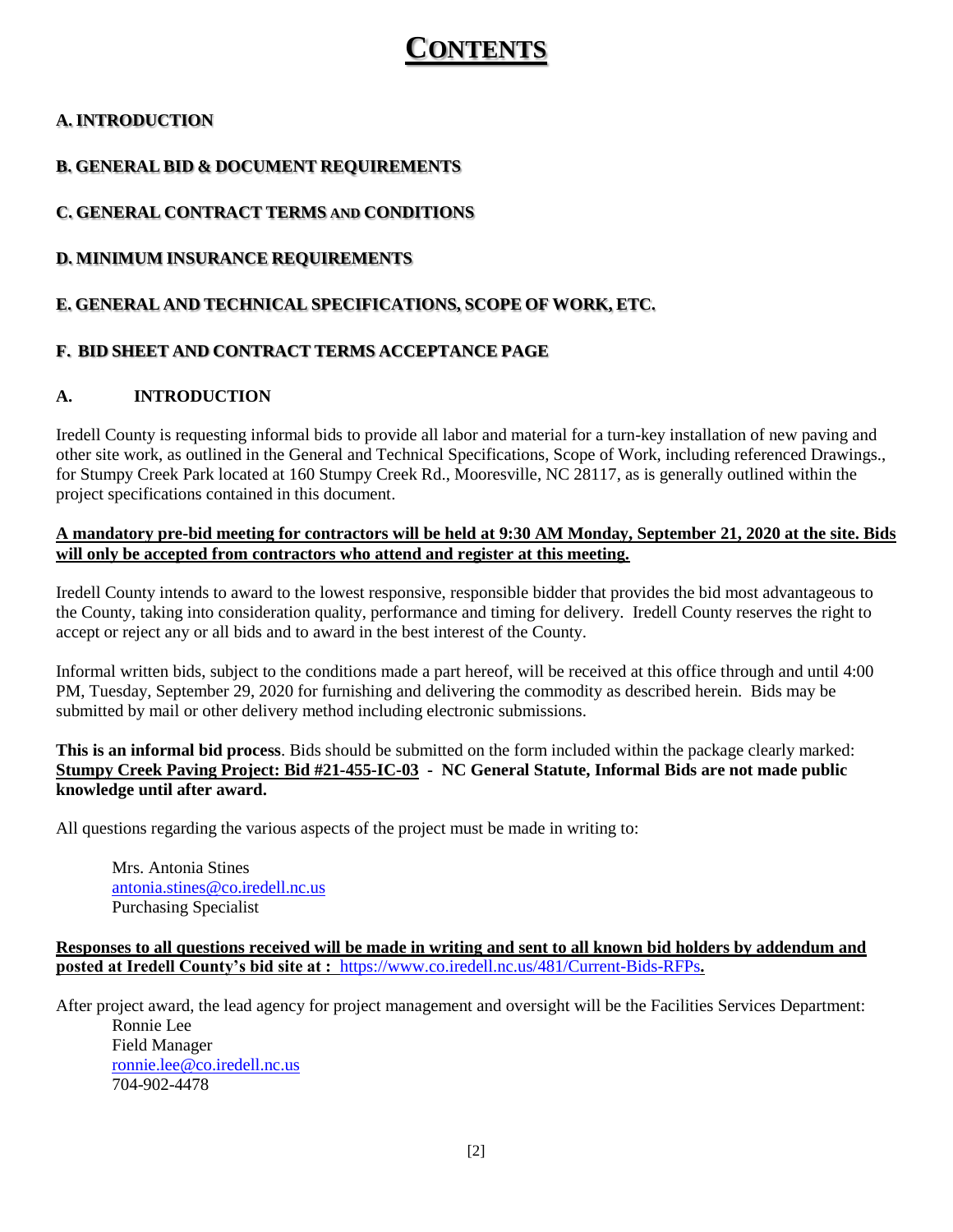#### **SCHEDULE OF EVENTS**:

| 9/16/2020 | <b>Bid Release</b>                                |
|-----------|---------------------------------------------------|
| 9/21/2020 | 9:30 am - MANDATORY Pre-bid                       |
| 9/23/2020 | $4:00 \text{ PM} - \text{Last Day}$ for Questions |
| 9/29/2020 | $4:00 \text{ PM}$ – Deadline for submitting Bids  |

#### **B. GENERAL BID & DOCUMENT REQUIREMENTS**

All bidders submitting bids in relation to this request should familiarize themselves with the following general bid terms and conditions. Bidders not in compliance with these documents subject their bid proposals to rejection. Bid proposals must be submitted complete with all required signed documents, final pricing, signature pages, etc., at the time of submission. Iredell County reserves the right to request required information or clarification after bid opening, however the lack thereof may subject a bid to rejection.

It is the responsibility of all respondents to contact Iredell County prior to submitting a response to the RFB to ascertain if any addenda have been issued, and to obtain any and all addenda, execute them, and return addenda with their response to the RFB.

- 1. The bidder and/or bidders to whom the contract is awarded must comply with all aspects of this bidding process, which are designed to meet the requirements of North Carolina G.S. 143-128, 129 & 131, as amended and as appropriate, which govern bidding procedures for government construction projects in North Carolina.
- 2. Bids submitted in response to this request will be governed by N.C. General Statute, Iredell County Purchasing Ordinance and the general provisions outlined in this request.
- 3. Iredell County Government does not discriminate on the basis of race, color, sex, national origin, religion, age, or disability. Any contractors or vendors who provide services, programs or goods for Iredell County are expected to fully comply with the County's non-discrimination policy.
- 4. Iredell County reserves the right to accept or reject any or all bids, evaluate all bids, especially where there is a wide range in specifications, and make an award in the best interest of the County. Iredell County reserves the right to take exception to or waive any item in the bid.
- 5. **BID AND CONTRACT: Please Read Carefully:** Signed Proposals submitted in response to this Request for Bids will be evidence of acceptance of Iredell County's terms and conditions, including here by reference Iredell County's Purchase Order Terms and Conditions, and, combined with the terms and conditions set forth in this request for bid, make up the entirety of the contract to which Iredell County will be bound and will supersede, override and take precedence over any and all counter proposed terms and conditions presented in proposals and subsequent contracts. Bid proposals offered to the County contingent upon the County's acceptance of any counter-terms and conditions must clearly and obviously state that an exception is being taken and what that exception is. Such proposals *may* be considered during the bid review process but will remain subject to rejection at the sole discretion of Iredell County in favor of any bid containing conditions more favorable to the County. Iredell County accepts no counter terms/conditions unless specifically agreed upon in writing by both parties prior to contract award. **Regardless**, proposals taking total exception to Iredell County's terms and conditions and this bid document will be considered nonresponsive to this bid request and rejected as such. Iredell County reserves the right to accept or reject any or all bid proposals and will exercise that right when reviewing proposals containing any counter-proposed terms and conditions not favorable to the County.
- 6. **Bid Submissions, Bid Evaluation and Contract Award**: Bidders should be careful to submit a complete bid proposal. Bids will be evaluated based on a combination of criteria, with price being only one. When appropriate, product specifications will be used to evaluate product offered, installation, services, etc. All informal contracts for construction or repair work shall be awarded to the lowest responsible, responsive bidder, taking into consideration quality, performance, and the time specified in the bid for the performance of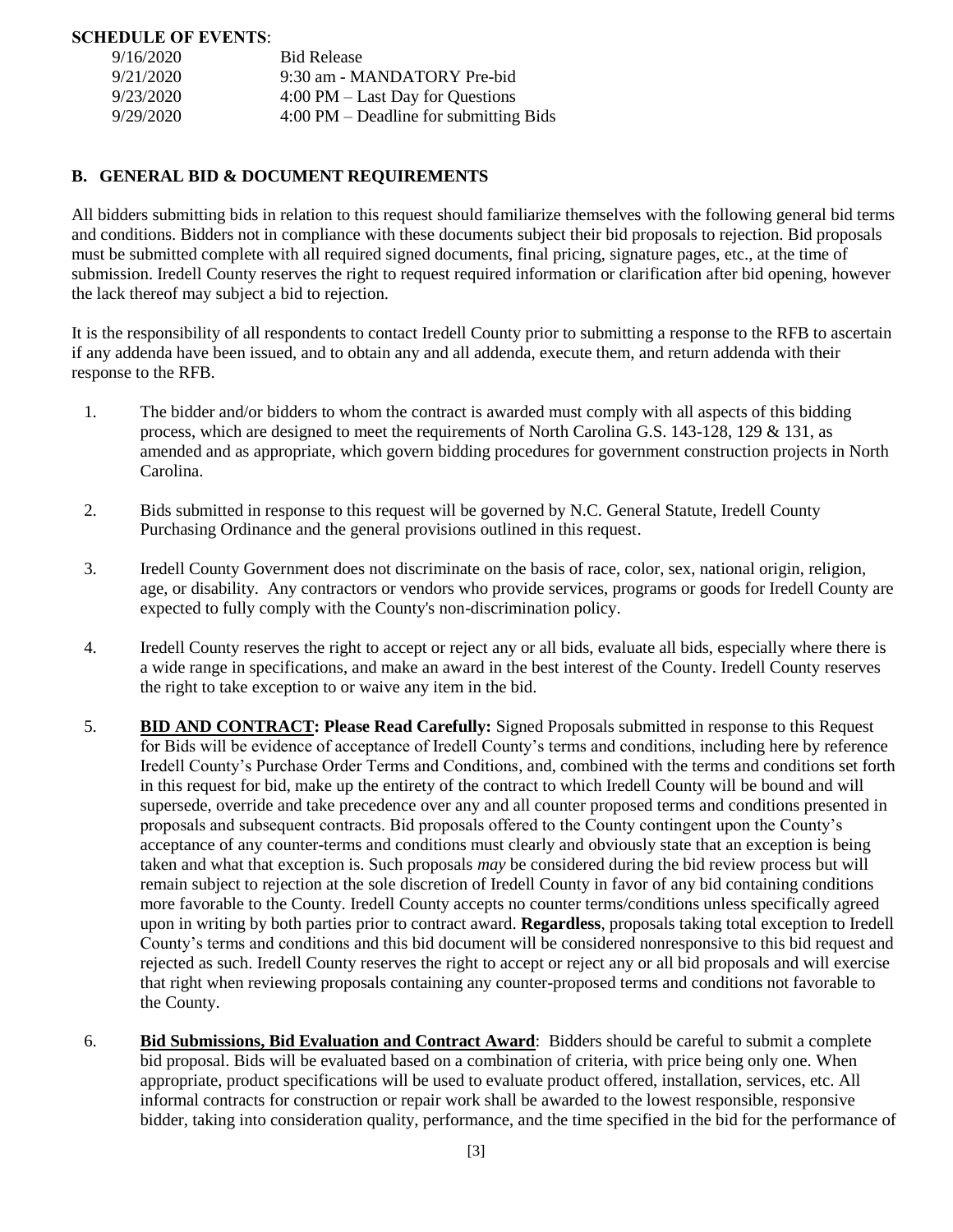the contract. In making a determination of responsibility, Iredell County may use criteria such as:

- Compliance with bid package requirement
- Contractor's qualifications
- References
- Financial ability
- Insurance coverage
- $\bullet$  Etc.
- 7. All bids must be accompanied by the vendor's proposed start and completion schedule or timeline and other pertinent project data.
- 8. OMISSIONS: Omission in this bid solicitation or technical specification of any provision herein described shall not be construed as to relieve the Contractor of any responsibility or obligation normally requisite to the complete and satisfactory delivery, installation, construction or satisfactory completion of this project.
- 9. All bid proposals must be written and submitted in the format prescribed by these documents, using the forms included. All bid proposals must be signed by an individual authorized to bind the contractor to a contract prior to submission. **Proposals Packages should include or cover the following elements:**
	- 1. Cover Letter or Cover Sheet identifying Contractor
	- 2. Signed Bid Proposal and Terms Acceptance Sheet broken down according to Technical Specifications below
	- 3. Statement including time from award notification to completion
	- 4. General Product Specifications Sheets (when appropriate)
	- 5. List of references for jobs of similar size, scope and specification.

10. Bid Proposal Sheets should clearly present the following information: a. Project Name: **Stumpy Creek Paving Project: Bid #21-455-IC-03** b. Delivery Schedule: Show Number of days or weeks following receipt of approved purchase order and approved submittals. \*Delivery and installation period will be a consideration for award. c. **Proposal must be signed by an individual authorized by the contractor to bind the company to a contract and must clearly show the individual's title, company name and date.**

d. General Contractor number (when applicable)

#### 11. **DELIVERY OF BIDS**:

#### \*\*\***Scanned bids may be sent electronically and WILL BE accepted** by email at [antonia.stines@co.iredell.nc.us](mailto:antonia.stines@co.iredell.nc.us)

To be considered, bid proposals must be signed and complete, in  $8-1/2 \times 11$  inch format. If hand delivered or sent by overnight courier, they should be stapled once, **and** include one (1) original and one (1) copy of the originally signed and complete bid proposal in the same format.

#### MAILING INSTRUCTIONS:

US POSTAL SERVICE: Address bid envelope as shown below and mail in time to reach Purchasing Specialist by deadline. Enclose the fully executed original bid document in the mailing envelope. Address envelope as shown below.

UPS, FEDEX, DHL or other carrier: Place the bid inside the carrier's envelope and address as below. HAND DELIVERY OR COURIER: Bids, addressed with either of the provided addresses, may be handdelivered directly to the Purchasing Division no later than 4:00 PM on the due date for bids. Arrive with plenty of time to have your bid stamped in before deadline.

In all cases and regardless of delivery method, delivery of bids to the Purchasing Specialist by the specified due date and time are the sole responsibility of the bidder. Bids not in the hands of the Purchasing Specialist prior to the expiration date and time, regardless of reason, **will be rejected**.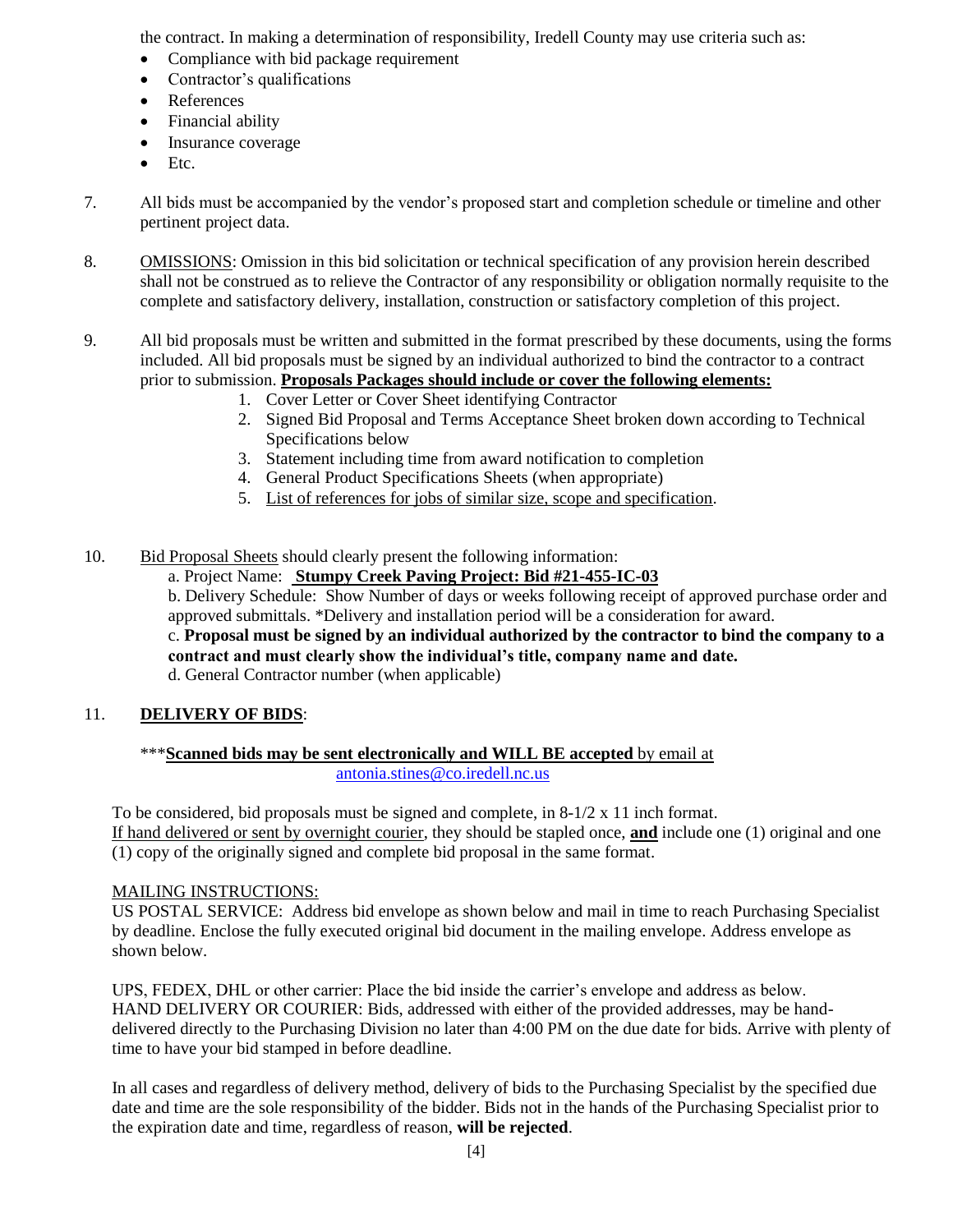| DELIVERED BY US POSTAL SERVICE          | <b>DELIVERED BY ANY OTHER MEANS</b>     |
|-----------------------------------------|-----------------------------------------|
| $BID# 21-455-IC-03 - Stumpy Creek$      | $BID# 21-455-IC-03 - Stumpy Creek$      |
| <b>Paving Project</b>                   | <b>Paving Project</b>                   |
| <b>Iredell County</b>                   | <b>Iredell County</b>                   |
| <b>Attn: Antonia Stines, Purchasing</b> | <b>Attn: Antonia Stines, Purchasing</b> |
| <b>Specialist</b>                       | <b>Specialist</b>                       |
| P. O. Box 788                           | <b>200 South Center Street</b>          |
| Statesville, NC 28687                   | <b>Statesville, NC 28677</b>            |

Bid Packages will be accepted up to the day and time of bid deadline, which is scheduled for **4:00 PM Tuesday, September 29, 2020.** By NC General Statute, Informal bids are not public knowledge until after award.

PROMPT DELIVERY OF BIDS TO PURCHASING AGENT IS THE SOLE RESPONSIBILITY OF THE BIDDER. BIDS RECEIVED AFTER THE BID DEADLINE, REGARDLESS OF REASON, WILL NOT BE CONSIDERED.

- 12. Mailed bids or bids sent by any delivery service in that service's envelope must be included in a separate envelope clearly marked as above and placed inside the mailing envelope.
- 13. Iredell County shall not be held responsible for nor will it pay any costs or expense associated with the preparation or submission of a bid proposal submitted in response to this solicitation, such expenses and costs being the sole responsibility of the bidder. Nothing in this solicitation or any response submitted pursuant to shall obligate Iredell County to award a contract to a bidder.
- 14. In case of default of an awarded contractor, Iredell County may procure the articles and/or services from other sources and may hold the defaulting contractor responsible for any excess cost occasioned thereby.
- 15. PAYMENT: **Unless other arrangements are made between Iredell County and the Contractor,** in lieu of bid and performance bonds, **full payment will be made by check within thirty-days after project completion and final inspection and notification of acceptance is given to the Purchasing Agent & Contracts Manager by the County's Project Manager.** Once proof of acceptance is received, the Iredell County Purchasing & Contracts Manager or other authorized County staff will code, sign and process an original invoice for payment. No payment will be made until contractor completes all delivery, construction, installation or other provisions or responsibilities as agreed upon prior to project start and corrected any deficiencies found.
- 16. It is Iredell County policy to offer open and fair bid opportunities to all qualified contractors who are interested in participating in bids for Iredell County projects and to encourage and assist small or minorityowned businesses who might not otherwise be able to participate in our projects. Therefore, Iredell County may approve a prepayment of a percentage of project cost, never to exceed 30%, to facilitate the purchase and placement of project materials and to stage equipment and personnel at the site. To qualify, a contractor must include a request for prepayment with their bid providing adequate basis and justification for pre-payment. Iredell County will review the request and make a determination as to approval and amount. Prepayments are made at the sole discretion of the County and no bid should be submitted contingent on prepayment. If preapproved, payment will be made after an invoice has been submitted to the County's Project Manager assigned to this project.
- 17. TAXES: It is Iredell County policy that no contract will be awarded to a contractor or vendor that is delinquent in paying Iredell County property taxes. In the event the lowest, responsive bidder is found delinquent, Iredell County reserves the right to a) reject said Contractor's bid as not responsible, (b) withhold award until taxes are paid in full, (c) withhold unpaid property taxes from all amounts payable from the resulting contract or (d) take any other actions deemed necessary by the County. Regardless, project award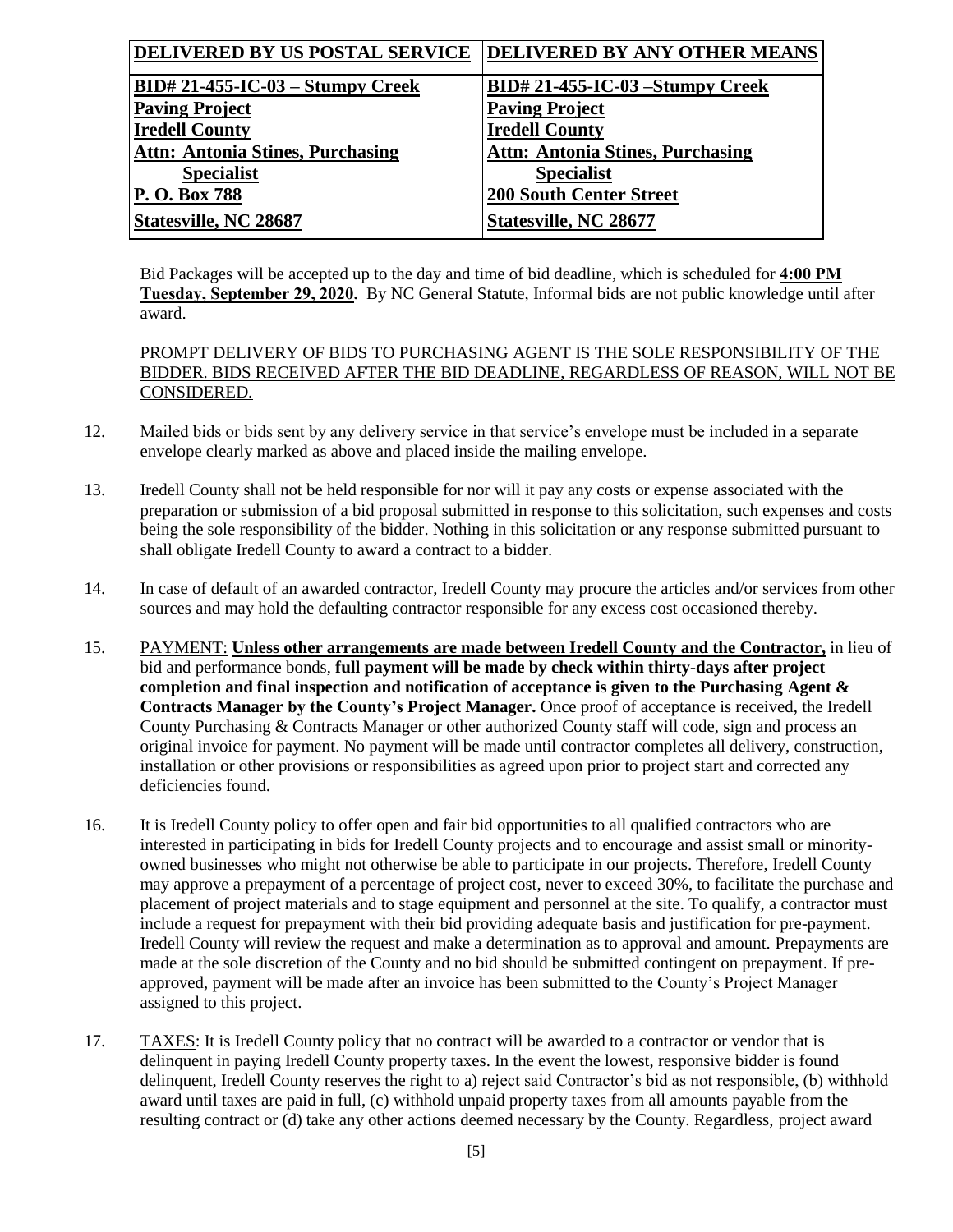and start will not be postponed to accommodate delinquent contractor.

- 18. Iredell County requires that all contractors performing work on County property maintain minimum insurance coverage as outlined in **Minimum Insurance Requirements & Risk Control** below. Acceptance of Iredell County's insurance and risk requirements *is a requisite* for award. Do not make changes to or take exception to these insurance and risk requirements. Bids offered contingent on any change or exception taken to this requirement will be deemed both non-responsive to this bid solicitation's requirements and specifications and not responsible. Such offers will be rejected.
- 19. **Terms & Conditions Acceptance:** By submitting a signed proposal in response to this solicitation, the individual is verifying that he/she is a duly authorized representative of the company and is able to legally bind the company to this agreement. Signature also denotes agreement that the terms and conditions of this bid shall override all other terms and conditions, regardless of form or delivery.

#### **C. GENERAL CONTRACT TERMS AND CONDITIONS**

- 1. DEFAULT**:** In case of default by the awarded contractor, Iredell County may procure the articles or services from other sources and hold the bidder responsible for any excess cost occasioned thereby. In addition, in the event of default by the contractor under this contract, Iredell County may immediately terminate for cause all existing contracts between Iredell County and the vendor and de-bar the vendor from doing future business with the County. These in addition to any and all remedies provided by law.
- 2. SITUS: The place of this contract, its situs and forum, shall be North Carolina, where all matters, whether sounding in contract or tort, relating to its validity, construction, interpretation and enforcement shall be determined.
- 3. GOVERNING LAWS: This contract is made under and shall be governed and construed in accordance with the laws of the State of North Carolina.
- 4. PERMITS & INSPECTIONS: All Permits required by governing authorities shall be secured by contractor or contractor's agent. Proof of approved inspections for all required Permits relative to the Work shall be included with application for Final Payment.
- 5. PAYMENT TERMS: Payment terms are Net, not earlier nor later than, 30 days after receipt of correct invoice or acceptance of goods, whichever is later. Iredell County is responsible for all payments to the contractor under the contract.
- 6. AFFIRMATIVE ACTION: The contractor will take affirmative action in complying with all Federal and State requirements concerning fair employment and employment of people with disabilities, and concerning the treatment of all employees without regard to discrimination by reason of race, color, religion, sex, national origin or disability.
- 7. CONDITION AND PACKAGING: Unless otherwise provided by special terms and conditions or specifications, it is understood and agreed that any item offered or shipped pursuant to this project has not been sold or used for any purpose and shall be in new condition. All containers and packaging shall be suitable for handling, storage or shipment.
- 8. PATENT: The contractor shall hold and save Iredell County, its officers, agents and employees, harmless from liability of any kind, including costs and expenses, on account of any copyrighted material, patented or unpatented invention, articles, device or appliance manufactured or used in the performance of this contract, including use by the government.
- 9. ADVERTISING: Contractor agrees not to use the results of this RFB or any resulting contract or the name of Iredell County as part of any commercial advertising.
- 10. ASSIGNMENT: No assignment of the contractor's obligations or the contractor's right to receive payment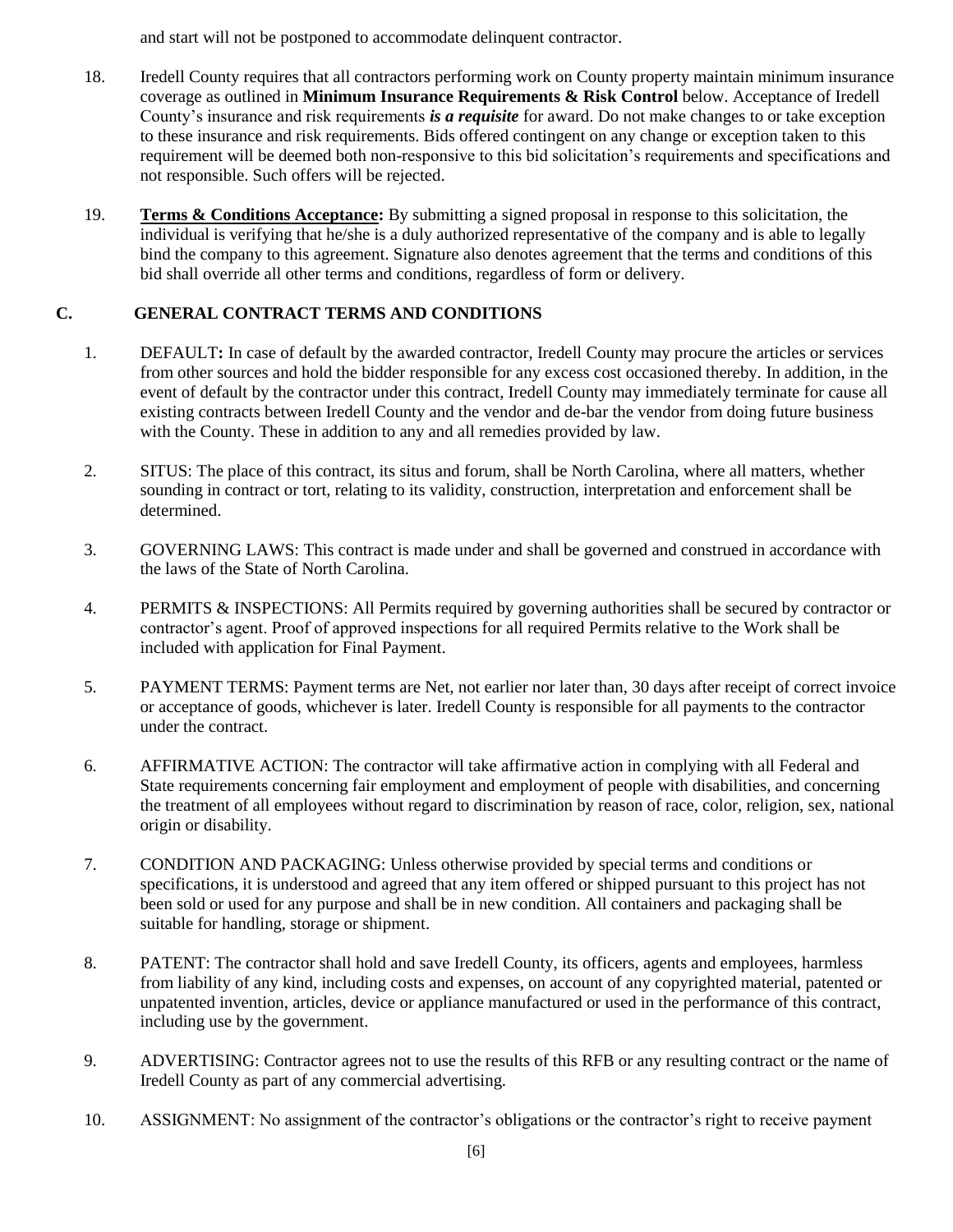hereunder shall be permitted. However, upon written request approved by the issuing purchasing authority and solely as a convenience to the contractor, Iredell County may:

a. Forward the contractor's payment check directly to any person or entity designated by the contractor, and

b. Include any person or entity designated by contractor as a joint payee on the contractor's payment check. In no event shall such approval and action obligate Iredell County to anyone other than the contractor and the contractor shall remain responsible for fulfillment of all contract obligations.

- 11. GENERAL INDEMNITY: The contractor shall hold and save Iredell County, its officers, agents, and employees, harmless from liability of any kind, including all claims and losses accruing or resulting to any other person, firm, or corporation furnishing or supplying work, services, materials, or supplies in connection with the a firm, or corporation that may be injured or damaged by the contractor in the performance of this contract and that are attributable to the negligence or intentionally tortious acts of the contractor provided that the contractor is notified in writing within 30 days that Iredell County has knowledge of such claims. The contractor represents and warrants that it shall make no claim of any kind or nature against Iredell County's agents who are involved in the delivery or processing of contractor goods to Iredell County. The representation and warranty in the preceding sentence shall survive the termination or expiration of this contract.
- 12. E-VERIFY: E-Verify is the federal E-Verify program operated by the United States Department of Homeland Security used to verify the work authorization of newly hired employees pursuant to federal law. Article 2, Chapter 64 of the North Carolina General Statutes requires that all employers doing business in the state of North Carolina, who employ 25 or more employees in this State, use E-verify to verify the work status of newly hired employees. Additionally, North Carolina General Statute 153A-449 states that "Contractors Must Use E-Verify. - No county may enter into a contract unless the contractor and the contractor's subcontractors comply with the requirements of Article 2 of Chapter 64 of the General Statutes."

Therefore, as a condition of payment under this contract, the seller or vendor agrees to and must comply with Article 2 of chapter 64, as well as take measures to ensure that any subcontractor performing work for the Vendor under this contract complies with the provisions of this statute. By submitting a signed offer in response to this solicitation, seller or Vendor verifies compliance with the requirements of Article 2 of Chapter 64 of the North Carolina General Statutes. Upon request of the Iredell County, Vendor shall verify, by affidavit, compliance of the terms of this section.

The seller and/or vendor acknowledges that payment by the County is conditioned upon the vendor's, or its subcontractor's, compliance with Article 2 of Chapter 64. Failure to comply may render any contract with the County void and unenforceable.

13. **IRAN Divestment Act** (N.C.G.S. 147 Article 6E) prohibits state agencies and local governments from entering into contracts with entities that the North Carolina State Treasurer has determined are engaged in certain investment activities in the Iranian energy sector.

The Article requires the State Treasurer's Office to publish a list of entities it has identified as investing in the Iranian energy sector and update the list every 180 days. This list can be found at [https://www.nctreasurer.com/inside-the-department/OpenGovernment/Pages/Iran-Divestment-Act-](https://www.nctreasurer.com/inside-the-department/OpenGovernment/Pages/Iran-Divestment-Act-Resources.aspx)[Resources.aspx.](https://www.nctreasurer.com/inside-the-department/OpenGovernment/Pages/Iran-Divestment-Act-Resources.aspx) An entity identified on the Treasurer's list (called the "Final Divestment List") is prohibited from contracting with state agencies and local governments. In addition, all entities contracting with the State and local governments are prohibited from subcontracting with any entity included on the Final Divestment List. Contracts entered into with an entity included on the Final Divestment List are rendered void by operation of the statute.

Submission of a signed Bid in response to this solicitation indicates contractor's understanding of the requirements of this act and will serve as certification by the individual signing that the entity is not included on the Final Divestment List and they are prohibited from subcontracting with any entity included on the Final Divestment List. Any contract entered into with an entity included on the Final Divestment List is void and government entities in North Carolina are not authorized to issue payment for such a contract.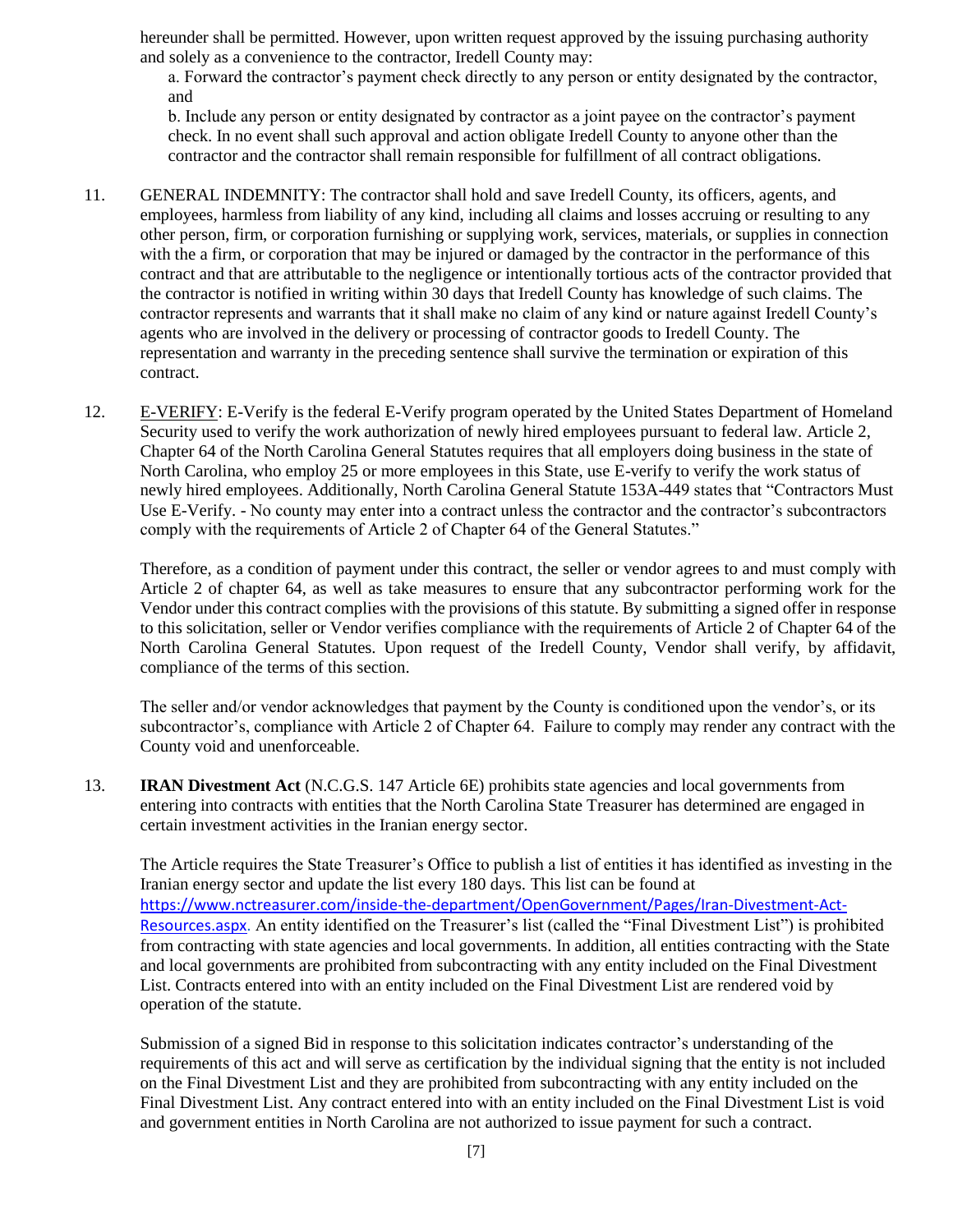14. **Divestment From Companies Boycotting Israel Act** (NC G.S. 147, Article 6G) prohibits state agencies and local governments from entering into contracts costing over \$1,000.00 with any entity that the North Carolina State Treasurer has determined boycotts or is involved in a boycott of Israel.

The Article requires the State Treasurer's Office to publish a list of entities it has determined boycotts or is involved in a boycott of Israel and update the list at least annually. An entity identified on the Treasurer's list (called the "Final Divestment List") is prohibited from contracting with state agencies and local governments. Contracts entered into with an entity included on the Final Divestment List are rendered void by operation of the statute.

15. TERMINATION: Iredell County may terminate this contract for cause if the contractor fails to perform according to the contract provisions or original offer or for convenience when there has been a change in program requirements or inadequate funding.

#### **D. MINIMUM INSURANCE REQUIREMENTS**

Iredell County requires that all contractors performing site preparation, paving, installation, construction, repairs or renovations on County property shall provide insurance certificates to the County naming Iredell County as secondary insured. The contractor shall procure, maintain and provide proof of insurance coverage for injuries to persons and/or property damage as may arise from, or in conjunction with, the work performed on behalf of the county by the contractor, his agents, representatives, employees or subcontractors. Proof of coverage as contained herein shall be submitted **prior to the commencement of work** and the contractor shall maintain such coverage for the duration of the contract period.

Minimum Insurance Coverage Limits:

- General Liability: \$2,000,000 combined single limits, \$1,000,000 annual aggregate (\$1,000,000 products and completed operations aggregate)
- Automobile Liability: \$1,000,000 combined single limits, \$1,000,000 annual aggregate. Workers Compensation: **Workers Compensation is required by all contractors or subcontractors regardless of the number of employees.**
- Builders Risk: Contractor to decide amount of coverage needed for the project materials.

The contractor's insurance shall be primary over any applicable insurance or self-insurance maintained by the County.

The contractor shall provide 30 days written notice to the County before any cancellation, suspension, or void of coverage in whole or part, where such provision is reasonable.

All coverage for subcontractors of the contractor shall be subject to all of the requirements stated herein.

Failure to comply with any reporting provisions of the policy(s) shall not affect coverage provided the County, it officers/officials, agents, employees and volunteers.

The insurer shall agree to waive all rights of subrogation against the County, its officers/officials, agents, employees or volunteers for any act, omission or condition of premises which the parties may be held liable by reason of negligence.

The contractor shall furnish the County certificates of insurance including endorsements affecting coverage. The certificates are to be signed by a person authorized by the insurance company(s) to bind coverage on its behalf.

All insurance shall be placed with insurers licensed for business in North Carolina and maintaining an A.M. Best rating of no less than A-.

All insurance policies shall be in effect for the duration of the project and shall be written on an occurrence Basis. No claims-made policies will be accepted.

The Contractor shall indemnify and hold harmless the County of Iredell, its officers/officials, agents, employees and volunteers from and against all claims, damages, losses and expenses including attorney's fees arising out of or resulting from the performance of the work, provided that any such claim, damage, loss or expense (1) is attributable to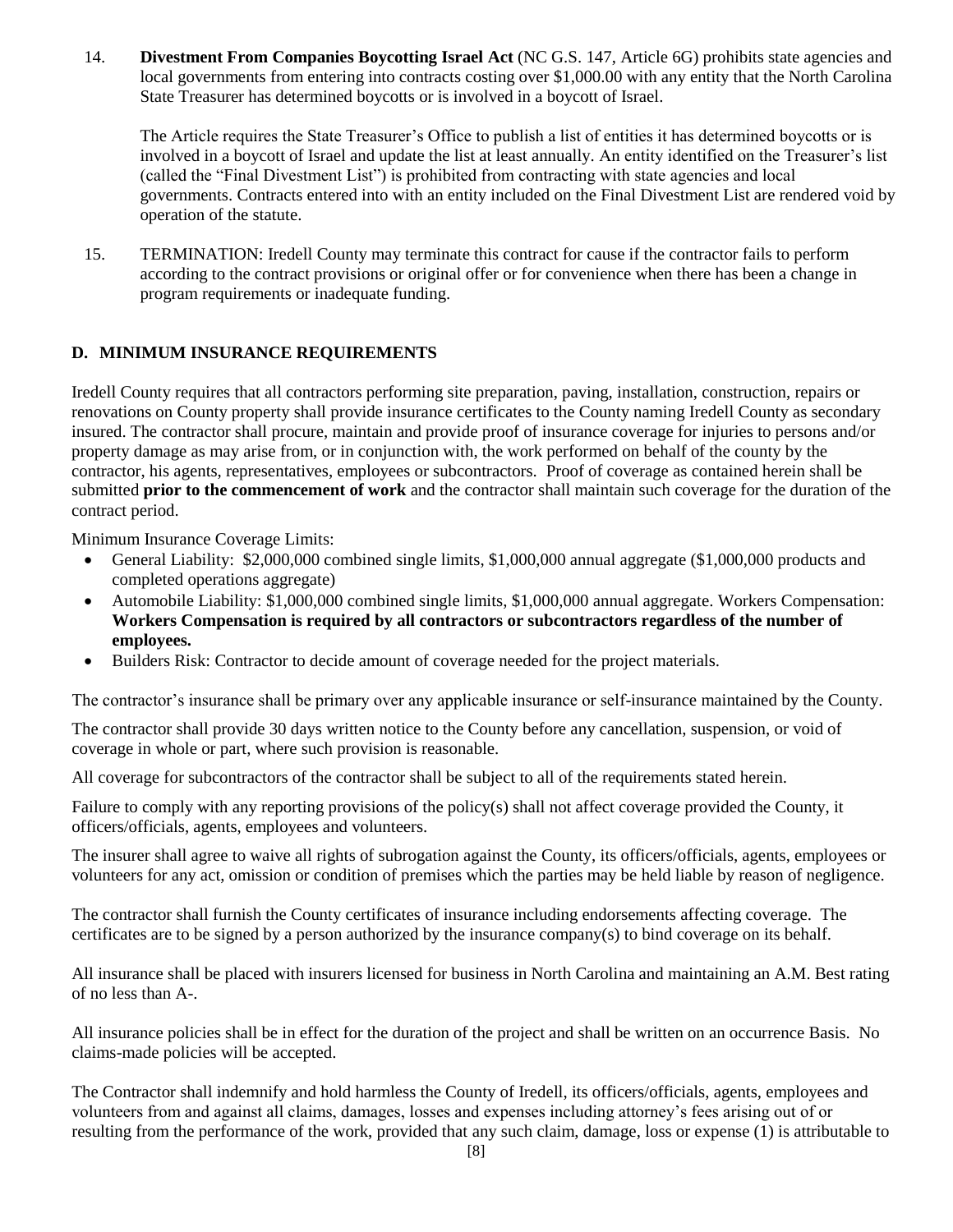bodily injury, sickness, disease, or death, or to injury to or destruction of tangible property (other than work itself) including the loss of use resulting therefrom, and (2) is caused in whole or part by any negligent act or omission of the Contractor, any subcontractor, anyone directly or indirectly employed by any of them or anyone for whose acts any of them may be liable, regardless of whether or not it is caused in part by a party indemnified hereunder.

#### **RISK CONTROL**

The Contractor shall be required to comply with all federal, state, and local laws, regulations, and industry standard, or practices regarding safety of employees, the general public, and protection of physical property.

All subcontractors shall be subject to the same requirements.

The Contractor shall be responsible for self-inspection, as well as the inspection of all subcontractors to ensure compliance.

Any inspection of the operations of the Contractor or any subcontractor by the County or by any agent, employee or official of the County shall be done so to ensure compliance to the contract only. No inspection should be construed as a warranty of the operations of contractors and subcontractors.

The Contractor shall be solely responsible for the inspection and compliance of all operations.

The County maintains the right to require the Contractor to take corrective action regarding any hazard or potential hazard identified either by the Contractor or the County.

Failure to comply with these requirements or take any necessary corrective action may constitute reason for cancellation of the contract.

\*\*\*\* REST OF PAGE INTENTIONALLY LEFT BLANK \*\*\*\*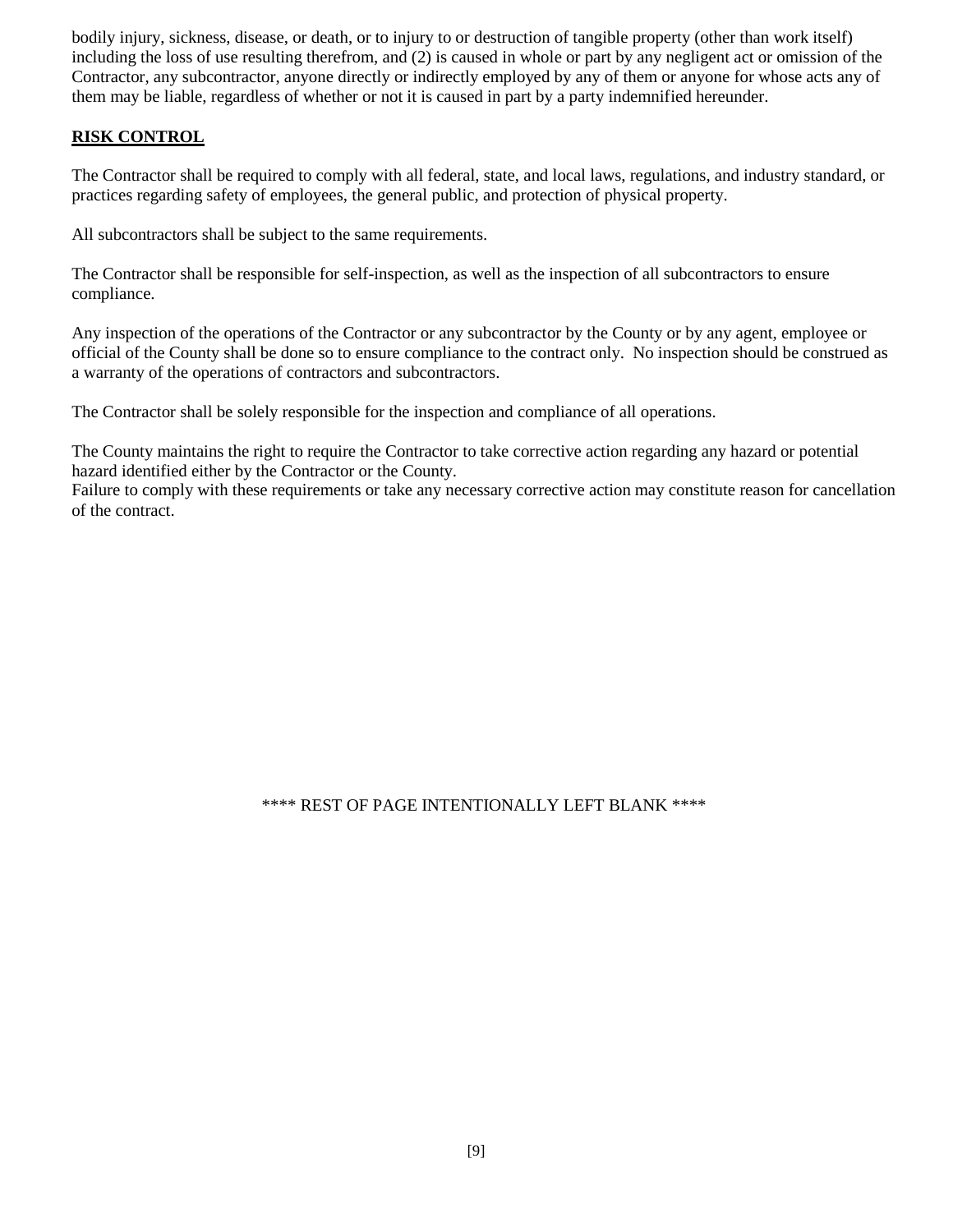#### **E. GENEAL AND TECHNICAL SPECIFICATIONS, SCOPE OF WORK, ETC., for STUMPY CREEK PAVING PROJECT**

#### **General Notes:**

The Awarded Contractor shall provide all labor, materials, equipment and supervision to provide and deliver the "turnkey" installation for new paving and other site work as outlined in the bid package including referenced drawings and specifications for this paving project at Stumpy Creek.

All work must be coordinated with Iredell County Facility Services Field Manager to insure uninterrupted access of the public and staff during normal operating hours. This may require that work occurs during weekends in order to meet Project deadlines. It is the responsibility that contractors/subcontractors provide a clean and safe working area. Temporary barricades, directional signage, and other appropriate measures are the responsibility of the awarded contractor to insure the safety of their personnel, the public, and staff, as well as comply with all OSHA requirements and procedures.

The Contractor shall protect exposed surfaces adjacent to the work from physical damage resulting from construction activities. The Contractor shall clean, repair, or replace, as required any surface or area damages during the course of the work at no additional cost to Iredell County.

Contractors re responsible for their own construction methods. All contractors shall during the mandatory prebid meeting familiarize themselves with existing conditions. Field verify all dimensions and do not scale the drawings for final dimensions. GIS Drawings are to show existing and future contours. These are approximate and meant to simply show general intent.

All portions of the project shall comply with the latest editions of applicable volumes of the North Carolina State Building Code, as well as meet additional requirements and stipulations of local ordinances and local building code officials having jurisdiction. **Contractor is responsible for obtaining all appropriate permits, licenses, fees, inspections from the Town of Mooresville, Iredell County or State as required. Contractor and all subcontractors to obtain all necessary permits and provide proof of Final Approval/Inspection(s) by all agencies having jurisdiction before making Application for Final Payment.**

All work shall be done by competent, skillful workmen in a substantial and craftsman-like manner. Contractors warrant and/or guarantee for a period of **two years** from date of Owner's acceptance, or longer for specific warranty stipulations, all material and workmanship installed under this contract to be of good quality in every respect and to remain so for predetermined periods as set forth in the Technical Specifications. All non-consumable products shall have a 5-year guarantee. Materials and workmanship hereinafter specified and furnished shall be fully guaranteed by the Contractor for *two years* from transfer of title against any defects. The Contractor shall correct defects that may occur as the result of faulty materials or workmanship, or otherwise nonconforming work, within *30 days or sooner* after notification by Iredell County, at no additional cost to Iredell County. The period of the Contractor's warranty(is) for any items herein are not exclusive remedies, and Iredell County has recourse to any warranties of additional scope given by the Contractor to Iredell County and all other remedies available at law or in equity. The Contractor's warranties shall commence with acceptance of/or payment for the work in full.

The Contractor shall pass along to Iredell County any additional warranties offered by the manufacturers, at no additional costs to Iredell County, should said warranties extend beyond the *2 year* period specified herein. See also specific Product Specification Sections for additional warranty requirements.

The Contractor shall adequately and fully protect all parts of the project work against damages until all aspects of the Project have been submitted and accepted by the Facility Services Field Manager. Damages shall be promptly repaired by the Contractor at no additional expense to Iredell County.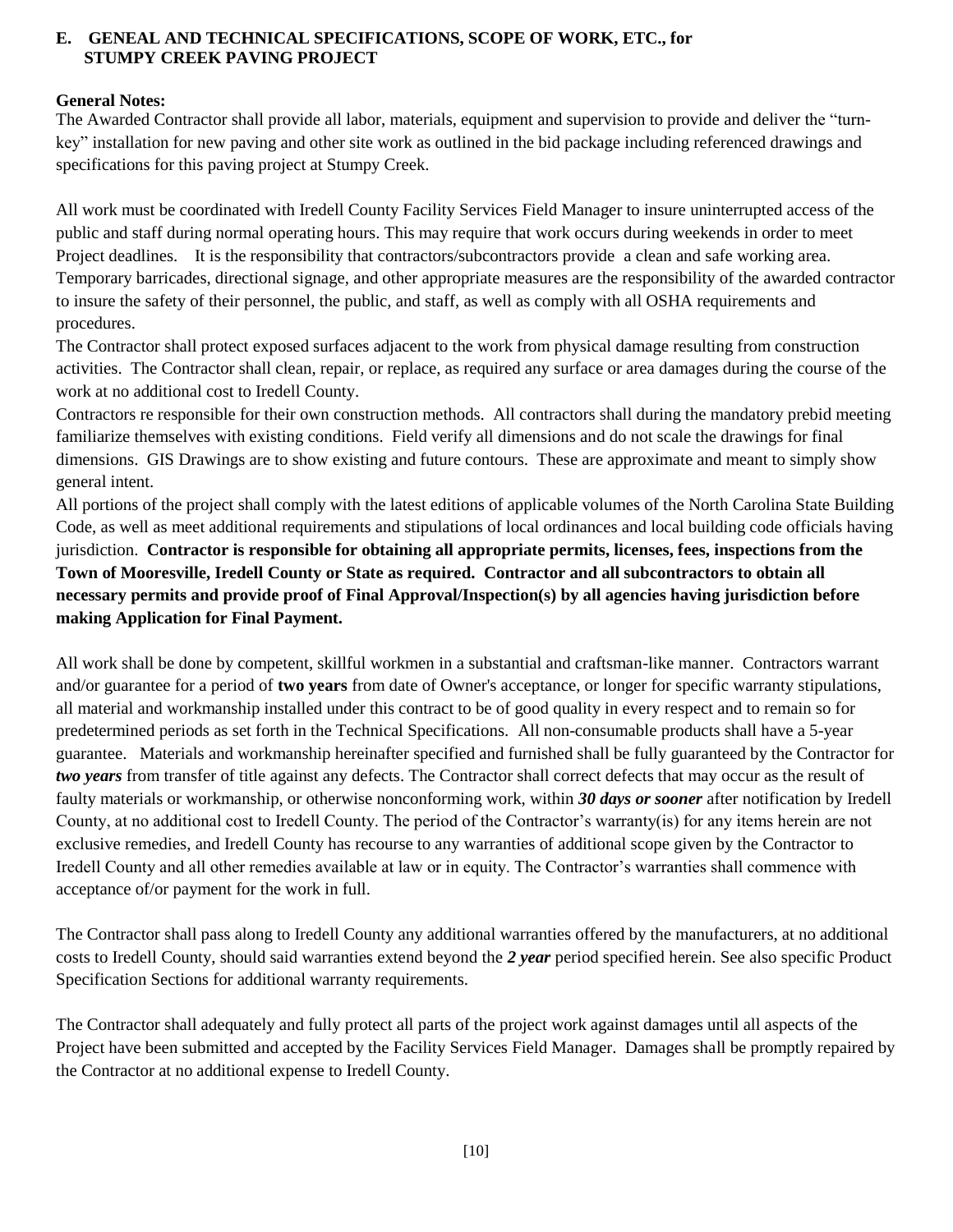#### **Scope of Work**

- 1. Grading Working to be completed accordingly.
- 2. All paved areas shall have adequate slope to provide positive drainage to prevent ponding, as is customary for roads and parking areas.
- 3. Install Catch Basins. Pipe to connect to existing pipes that runs under driveway. Backfill and compress accordingly.
- 4. Install Geo-Fabric according to Manufacturer's Specifications
- 5. Use ABC Stone and compress/compact. Any soft spots are to be reworked to provide a solid base.
- 6. Apply Asphalt
- 7. Paint 36 parking spaces and install 36 concrete parking stop blocks
- 8. Landscape graded area back to original?
- 9. **Existing mounds of stockpiled dirt shall be graded and smoothed into adjacent areas or as otherwise directed by Owner on site.**
- 10. **All debris taken off-site shall be taken to licensed landfills. Provide copy of receipt of such deliveries to Iredell County.**

#### **Estimated measurements and quantities materials:**

- $\Box$  375x20 feet of overflow parking
- $\Box$  130 feet of 15" high density plastic pipe
- $\Box$  (1) 3x3x3 Catch Basin
- $\Box$  (1) 4x4x3.5 Catch Basin
- □ 375x20 feet of 6" thick ABC Stone
- $\Box$  375x20 feet of 2" thick Asphalt
- □ 36 Concrete Parking Stops